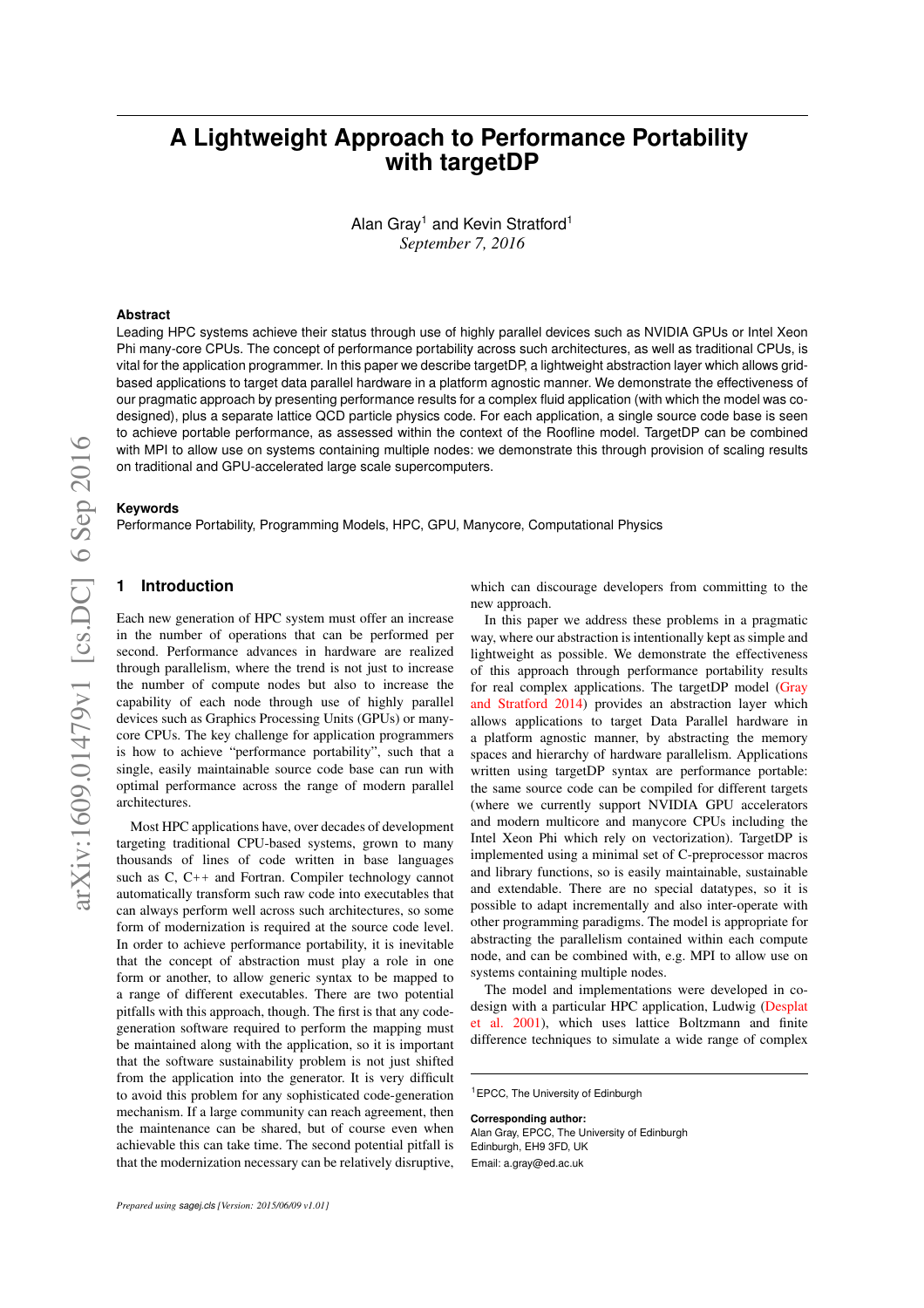fluids. However, we demonstrate general applicability using the separate MILC code (The MILC Collaboration 2014), which simulates fundamental particle physics phenomena through Lattice QCD techniques. TargetDP is particularly suited to the structured grid techniques employed by both of these applications since the regularity and parallelism can be exploited in a straightforward manner. Therefore, whilst at present the model can be thought of as being specific to this computational domain, it should also applicable to a wider class of data parallel problems.

In Section 2 we describe these applications, focusing on the test cases used for performance results, and we also discuss other approaches to performance portability. In Section 3, we present the abstractions used to achieve performance portability. We go on to present singleprocessor results in Section 4, where we analyse performance across architectures following the Roofline model (Williams et al. 2009) (which gives standard guidelines for comparing against the capability of the hardware). We extend the analysis to include scaling over multiple nodes of supercomputers in Section 5, through the combination of targetDP and MPI.

# **2 Background**

# *2.1 The Applications*

Many scientific and engineering problems are made tractable through the discretization of space and time, to allow representation and evolution within a computer simulation. In this paper we focus on two such applications, Ludwig and MILC (both of which are open source, use C as a base language and MPI for node-level parallelism).

#### *2.1.1 Ludwig*

Many substances which are neither solids nor simple fluids can be classed as "soft matter", also known as "complex fluids". Familiar examples include foodstuffs, lubricants, cosmetic and health-care items, bodily fluids (such as those found in the joints) and, pertinent to this paper, liquid crystals (LCs). The versatile Ludwig simulation package (Desplat et al. 2001) is a vital link between theory and experiment in enabling new and improved soft matter materials. Like many such applications, Ludwig represents space as a 3D structured grid (or *lattice*), where the physical system, at a certain point in time, is represented by a set of double precision values at each lattice point. The lattice Boltzmann (LB) method (Succi 2001) is used to evolve the hydrodynamics in a standard timestepping manner. Ludwig, however, can simulate not just simple but complex fluids; the hydrodynamical evolution is coupled with other finite difference techniques to properly represent the substance under investigation.

LCs are well known for their utility in displays, but are also prevalent in a variety of other technological items and natural systems. There is still much to be understood about the range of possible LC systems, which are a key focus of interest in current research using coarse-grained methods (Henrich et al. 2013)(Tiribocchi et al. 2014). The LC simulation, which comprises one of the testcases used later in this paper, couples an "order parameter" field (a  $3 \times 3$ tensor, which is symmetric and traceless) representing the composition and structure of the crystal, and a "distribution" field representing the flow of the fluid. The former is evolved via an advection-diffusion equation appropriate for rod-like molecules, and the latter via LB. They interact through a local force, derived from the former, which acts on the latter at every timestep of the simulation. The main computational components of each timestep are as follows, where the names given in quotes are those used later in this paper when presenting performance results. The "Collision" models the interaction of the individual fluid molecules and the "Propagation", which mimics the convection of the fluid, involves displacing the fluid data one lattice spacing in the appropriate direction. The force which couples the order parameter with the distribution is calculated as the divergence of the "Chemical stress", which in turn is calculated as a function of the order parameter field and its "Order Parameter Gradients" derivatives. The "LC Update" involves evolution of the order parameter itself, using a finite difference implementation of the Beris-Edwards model with the Landau-de Gennes free energy functional (Beris and Edwards 1994)(de Gennes and Prost 1995). The "Advection" involves calculating the flux in the order parameter due to the advective bulk flow, and "Advection Boundaries" includes the effects of any boundary conditions to this.

To allow utilization of multi-node computing architectures, Ludwig is parallelized using domain decomposition and MPI in a standard way. "Propagation", "Advection", "Advection Boundaries", and "Order Parameter Gradients" involve updates based on neighbouring lattice site data, so are classed as stencil operations, whereas "Collision", "Chemical Stress" and "LC Update" involve operations local to each lattice site. To allow for the former, each local sub-domain is surrounded by a halo region populated using neighboring sub-domain data through MPI communications. In recent years we have adapted Ludwig for use on multiple GPUs in parallel (as described in (Gray et al. 2012), (Gray et al. 2015) and (Gray and Stratford 2013)), which has enabled an improved understanding of the interactions between LCs and large colloidal particles (Stratford et al. 2015).

## *2.1.2 MILC*

Matter consists of atoms, which in turn consist of nuclei and electrons. The nuclei consist of neutrons and protons, which comprise quarks bound together by gluons. The theory of how quarks and gluons interact to form nucleons and other elementary particles is called Quantum Chromo Dynamics (QCD). For most problems of interest, it is not possible to solve QCD analytically, and instead numerical simulations must be performed. Such Lattice QCD calculations are known to give excellent agreement with experiment (Davies et al. 2004), at the expense of being very computationally intensive.

The MIMD Lattice Computation (MILC) code is a freely available suite for performing Lattice QCD simulations, developed over many years by a collaboration of researchers based in the US (The MILC Collaboration 2014). The test case used in this paper is derived from the MILC code (v6), and forms a component Unified European Application Benchmark Suite (UEABS), a set of application codes designed to be representative of HPC usage in the European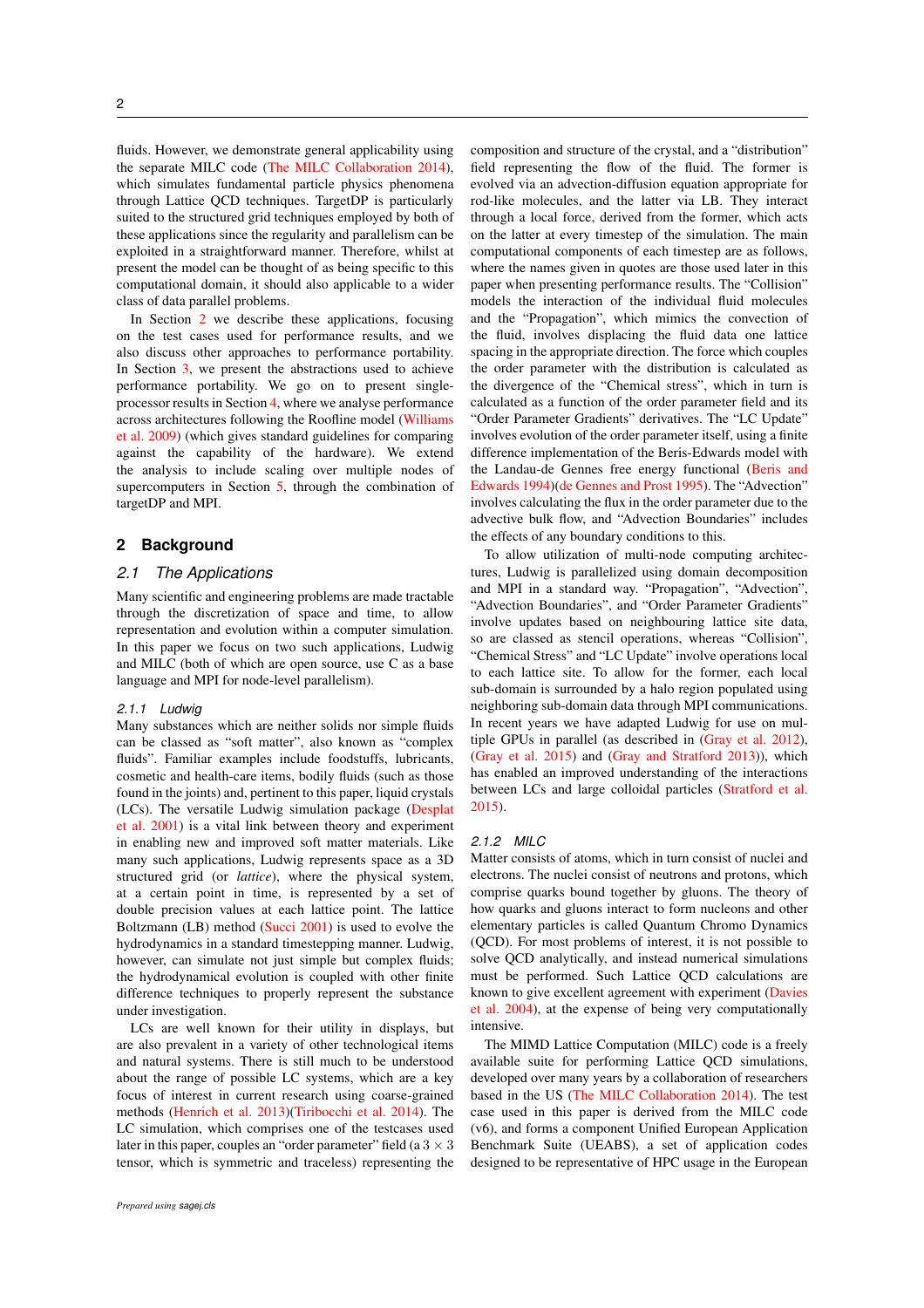Union (Bull 2013). This consists of the inversion of the Wilson Dirac operator using the conjugate gradient method. The work presented in this paper is part of a project to extend the UEABS suite to accelerators.

Spacetime is discretized into a 4D grid, and at each point on the grid exists a set of values that represent the quark and gluon content at that point. These structures are relatively small (compared to the size of the grid) complex vectors and matrices, and the conjugate gradient algorithm involves correspondingly small linear algebraic operations at each point on the grid. With reference to the labels used for performance analysis later in this paper, "Extract" involves extracting the quark field from one representation to another, and "Extract and Mult." involves a similar quark field manipulation together with a matrix-vector multiplication to interact with the gluon field. The "Insert and Mult" and "Insert" parts involve the reverse process. "Scalar Mult. Add" involves a scalar multiplication and vector addition for the quark field. These operations are all local to each grid point, but the "Shift" operation involves shifting the quark field data in each direction, which is a stencil operation. When running on a single processor, this just involves local memory copy operations but, when operating with nodelevel parallelism, MPI is used within this operation to buffer and move the data that must cross subdomain boundaries.

# *2.2 Other Approaches to Performance Portability*

The use of a low-level native programming model, e.g. CUDA for NVIDIA GPUs, permits excellent performance on the native architecture but lacks portability.

The OpenCL standard by the Khronos group (Khronos OpenCL Working Group 2015) gives a similar model to CUDA but with improved portability, particularly to AMD GPUs, and in principle to X86 CPUs including Xeon Phi. Intel do not currently plan to support OpenCL, however, on the next generation of Xeon Phi (Knights Landing). It is also relatively low level and complex, and can have performance overheads relative to native approaches (although the situation is improving (McIntosh-Smith et al. 2014)). The SYCL standard (Khronos OpenCL Working Group - SYCL Subgroup 2015), also by Khronos, has recently emerged: this aims to be higher level and more productive, particularly for C++ applications. There also is active research into automatic generation of hardwarespecific OpenCL code, e.g. with functional programming techniques and rewrite rules (Steuwer et al. 2015). The use of OpenCL, within the types of applications discussed in this paper, would mean increased complexity and compromised portability and performance, compared with targetDP.

Directive-based standards, in particular OpenACC (The OpenACC Standard Committee 2015) and OpenMP 4.0 (OpenMP Architecture Review Board 2015) rely on the compiler to automatically manage data movement and computational offloading, with help from user-provided directives. This approach offers high productivity at the expense of user control and often performance, and actually lacks portability since the required directives vary across architectures.

Alternatively, a separate source-to-source generator (e.g. a preprocessor, compiler or library) can be used to transform generic appropriately defined syntax into multiple forms, which can each be compiled by the standard compiler for the specific target architecture. Kokkos (Edwards et al. 2012) and RAJA (Hornung et al. 2014), both C++ abstraction frameworks, have conceptual similarities to the work presented in this paper, since they provide suitable abstractions for node-level parallelism and data movement to allow portable performance across modern architectures. These are much more sophisticated than targetDP since they aim to be general purpose models and support a wide range of application areas. The caveat, however, is the disruption required to adapt legacy applications (particularly those which do not already use C++). Additionally, users are often hesitant to commit to third-party models and libraries which do not form any standard so have no guaranteed longevity. The developers are addressing the latter by lobbying for much of the models to be integrated into the C++ standard. The work described in this paper, conversely, exploits the domain specificity (to grid-based codes) to retain simplicity, so these issues are much less severe. Other frameworks such as OCCA (Medina et al. 2014) and HEMI (Harris 2016) are alternative C++ based models, which have varying levels of support for explicitly targeting SIMD units.

Legion (Bauer et al. 2012) is another very sophisticated model. This not only provides portable abstractions, but also allows the programmer to express tasks and dependencies which, through a runtime system, can be automatically executed with optimal ordering, dependent on the hardware resource in use. This is very powerful in extracting performance, but even more disruptive to the programmer that the approaches discussed above. Legion is really designed as a low level interface for other domain specific languages to be built on. Recently, however, the Regent compiler (Slaughter et al. 2015) has been introduced which generates Legion code from a higher-level model.

So clearly, the best option for a programmer wishing to invest in code modernization depends on the application. Given our pragmatic and simple approach, one aim of this paper is to clearly describe, in an accessible manner, those concepts which are common, such as the abstraction of memory accesses and data parallel operations, the expression of data locality, and the resulting performance portability achieved. We hope this is of interest even to those readers who decide to follow one of the other available development routes.

## **3 targetDP**

In this section we describe the targetDP programming model (first introduced in (Gray and Stratford 2014)). The aim is to provide, in the simplest possible way, an abstraction that can allow the same data-parallel source code to achieve optimal performance on both CPU-like architectures (including Xeon Phi) and GPUs. Before describing our model, we first give details on how we abstract memory accesses through a simple layer. This is necessary to allow architecturespecific data-layouts, which are vital for memory bandwidth performance.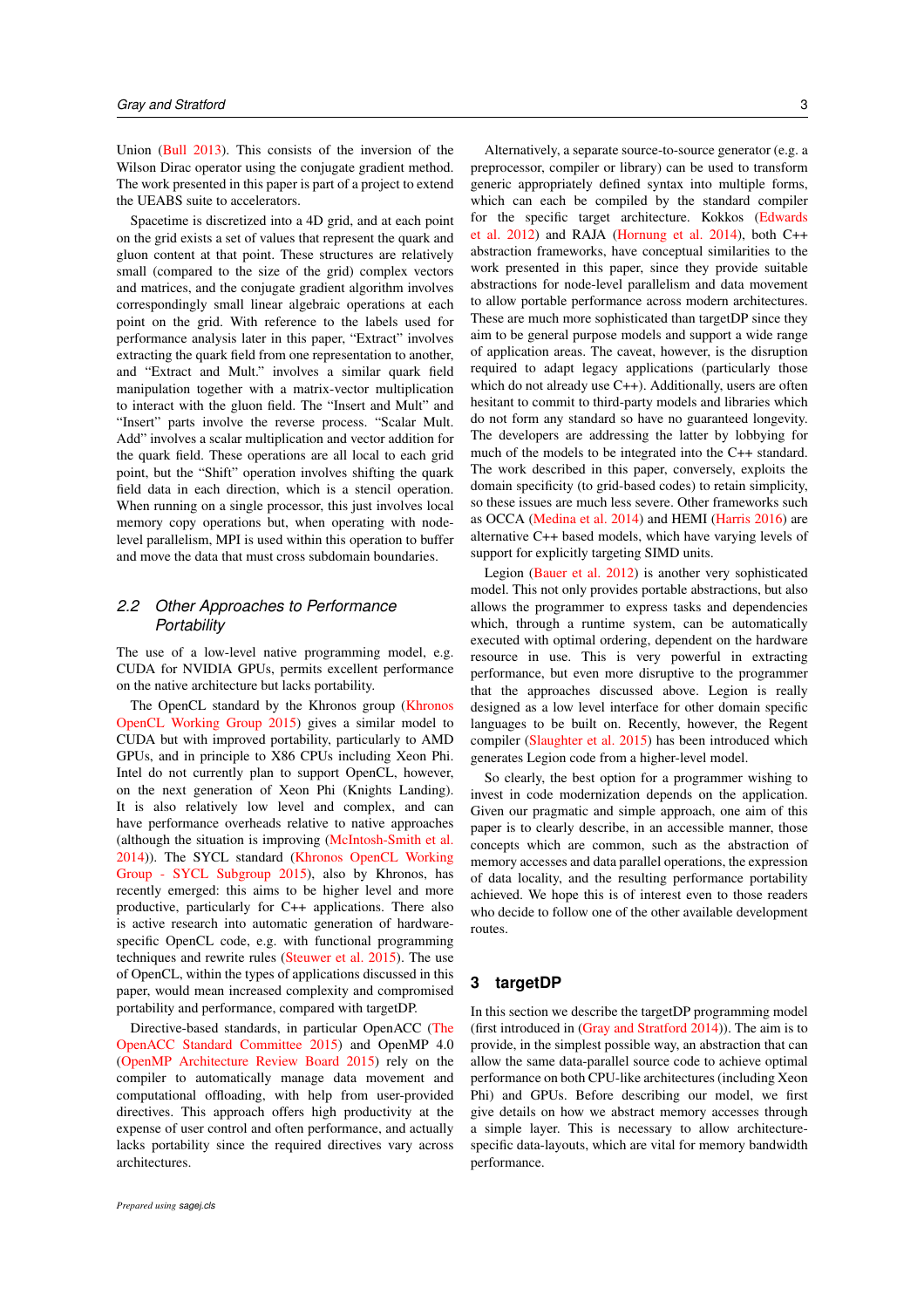#### 4

# *3.1 Data Layout*

To facilitate optimal memory bandwidth, it is crucial that the layout of data in memory is tailored for the specific memory access patterns that result from the execution of a targetDP application on any specific architecture.

For many grid-based applications, the simulation data is "multi-valued": comprised from multiple numerical values located at each point on the grid, and how we choose to store this in memory can have a dramatic effect on performance. To illustrate the available options, a useful analogy is that of red (r), green (g) and blue (b) values collectively representing each pixel of an image. For brevity, let's assume that our image is very small at only 4 pixels. The naive way to store the entire image is *|*rgb*|*rgb*|*rgb*|*rgb*|*. This is known as the Array of Structures (AoS) format since we are storing the rgb values consecutively as each entry of an array of pixels. An alternative is the Structure of Arrays (SoA) storage scheme *|*rrrr*|*gggg*|*bbbb*|*. These are the two opposite extremes of a more general scheme: the Array of Structures of (short) Arrays (AoSoA) format, where the length of the short array can vary. For example, *||*rr*|*gg*|*bb*|||*rr*|*gg*|*bb*||*, which has a short array length of 2, is a layout in which we store the first 2 values of each of red, green and blue, then repeat for the next 2 of each. The AoS and SoA formats described above have a short array length of 1 and 4 respectively in this case.

To represent such multi-dimensional structures in C or C++, it is usually most straightforward to use 1-dimensional arrays in the application and to "flatten" accesses through linearization of the indices. Let ipix and irgb denote the pixel and rgb value indices of this 2-D problem respectively, and N be the total number of pixels (with, of course, 3 being the total number of rgb components). Then, if using the AoS scheme we access the image with code such as image[ipix\*N+irgb]. The alternative SoA scheme would instead use image[irgb\*3+ipix], and AoSoA would use

image[((ipix/SAL)\*3\*SAL+irgb\*SAL+(ipix-(ipix/SAL)\*SAL))]

(where the short array length is specified through the SAL preprocessor-defined integer constant).

For most lattice-based scientific simulations, including those discussed in this paper, the main bottleneck is memory bandwidth. The specific layout of data in memory has a major effect on memory bandwidth performance and unfortunately the best layout differs across architectures. Therefore, for performance portability it is required memory accesses should not be explicitly written, as above, within the application. Instead they should be abstracted through an intermediate layer, in which the optimal layout can be specified through a configuration option without any changes to the application itself.

Following the philosophy of this paper, we achieve this in a simple way. We define macros using the Cpreprocessor to provide the required memory addressing layer. At the application level, our accesses become, e.g., image[INDEX(irgb,ipix)], where different versions of the INDEX macro can expand to match different linearizations (or, equivalently, the single generic AoSoA version can be used with different short array lengths).

We can follow the practice described in this section for the multi-dimensional data structures that naturally exist in real structured grid problems, which have one dimension corresponding to the grid points (c.f. the pixel dimension) and one or more dimensions correspond to the components stored at each grid point (c.f. the rgb values). Note that in practice we also pass extent values into the macros to allow flexibility regarding grid dimensions.

## *3.2 Data Parallel Abstractions*

The execution time of grid-based applications is typically dominated by the parts of the code that perform dataparallel operations across the grid: at each point on the grid, the multi-valued data resident at that point is updated (sometimes using data from neighbouring grid points). We use the the terminology "host" to refer to the CPU on which the application is running, and "target" refers to the device targeted for execution of these expensive operations. When the target is a GPU, there is clearly a distinction in hardware between the host and target. But the host and target can also refer to the same hardware device, for instance when we are using CPU (or Xeon Phi) architectures. Importantly, we always retain the distinction of host and target in the application, to allow a portable abstraction.

The aim of targetDP is to provide a lightweight abstraction that can map data-parallel codes to either CUDA or OpenMP, whilst allowing good vectorization on CPU-like architectures.

#### *3.2.1 Thread-level Parallelism*

Consider a serial C code which involves a data-parallel loop over N grid points, e.g.

```
for (index = 0; index < N; index ++) {
 ...
}
```
The ... refers to whatever operation is performed at each grid point. An OpenMP implementation of this code would instruct the compiler to decompose the loop across threads with use of a pragma, e.g.

```
#pragma omp parallel for
for (index = 0; index < N; index ++) {
 ...
}
```
The thread-level parallelism in CUDA does not involve the concept of loops. Instead, the grid-based operation becomes a kernel to be executed in parallel by a number of threads, e.g.

```
__global__ void scale(double* field) {
 int index=blockDim.x*blockIdx.x+threadIdx.x;
 if (index < N)
 {
   ...
 }
 return;
}
```
The operation must be contained within a function, where the \_global\_ keyword specifies it should be compiled for the GPU, and CUDA internal variables are used to retrieve a unique index for each thread.

So, therefore, we can provide an abstraction that can map to either OpenMP or CUDA by introducing the targetDP syntax: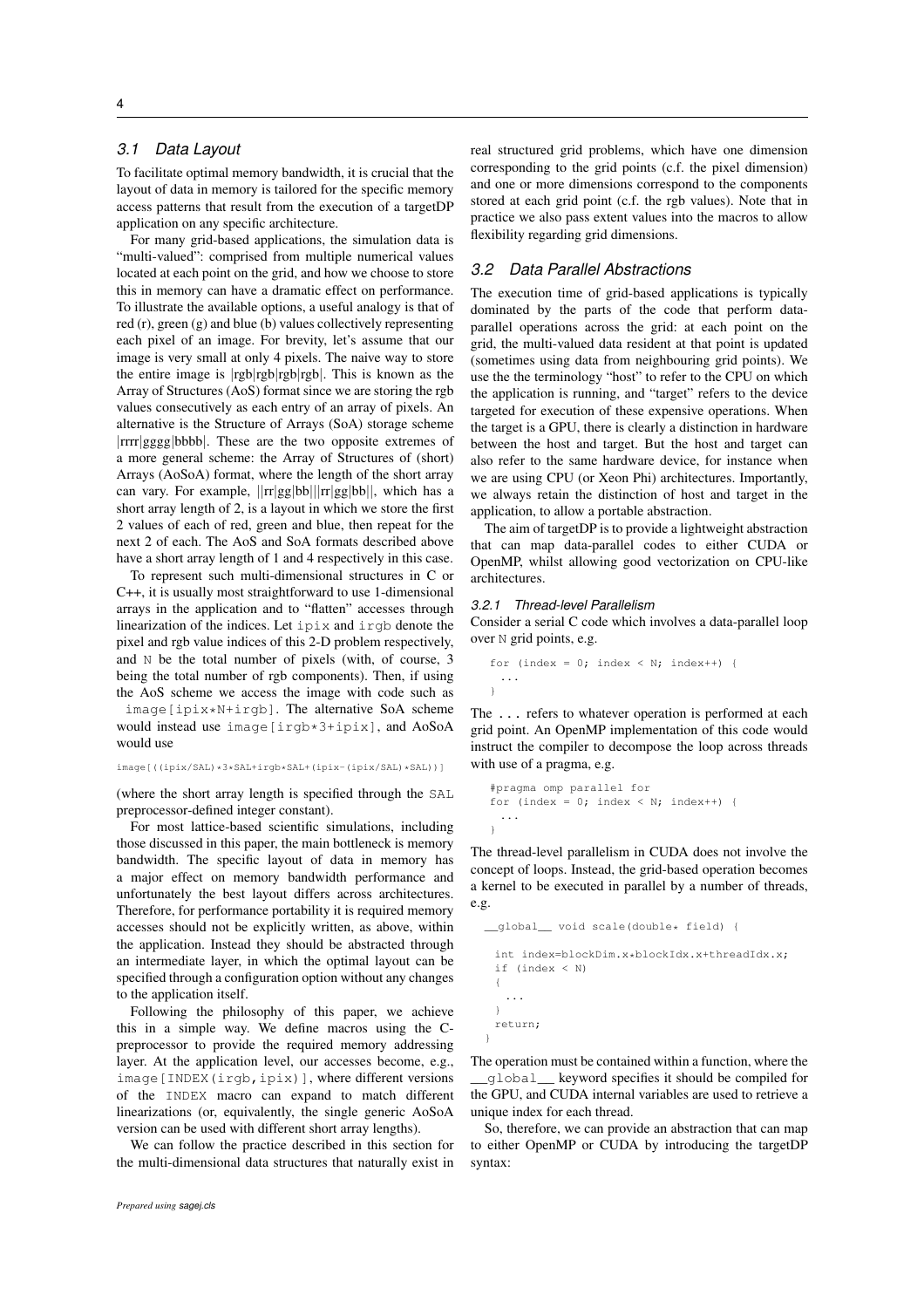```
__targetEntry__ void scale(double* field) {
 int index;
 __targetTLP__(index, N) {
   ...
 }
 return;
}
```
\_\_targetEntry\_\_ and \_\_targetTLP\_\_ are Cpreprocessor macros. The former is used to specify that this function is to be executed on the target and it will be called directly from host code (where the analogous \_\_target\_\_ syntax is for functions called from the target). For implementation in CUDA it is mapped to \_\_global\_\_, so the function becomes a CUDA kernel, and for the C implementation the macro holds no value so the code reduces to a regular function. We expose the grid-level parallelism as thread-level parallelism (TLP) through the \_\_targetTLP\_\_(index,N) syntax, which is mapped to a CUDA thread look-up (CUDA implementation), or an OpenMP parallel loop (C implementation). In the former case, the targetDP example therefore maps exactly to the CUDA example. For the latter, the only difference to the OpenMP example is that the code is now contained in a function.

#### *3.2.2 Instruction-level Parallelism*

We must also be able to achieve good vectorization on CPUlike architectures. The compiler will try to create vector instructions from innermost loops, but the problem with the above is that the extent of the innermost loop is dependent on the application, so does not necessarily map well to any specific hardware vector length (and furthermore not all such loops over multi-valued data are parallel in nature). To give a simple example, imagine that ... is given by

```
int iDim;
for (iDim = 0; iDim < 3; iDim ++)
  field[INDEX(iDim,index)] =
     a*field[INDEX(iDim,index)];
```
The field data structure has 3 components at each grid point, and an extent of 3 for the innermost loop is not optimal for creating vector instructions of size, e.g. 4 or 8 for CPU or Xeon Phi (which, when using double precision is the natural vector length for these architectures which feature 256-bit AVX and 512-bit IMCI instructions), respectively. The solution is that we can allow striding within our implementation of targetTLP, such that each thread works, not on a single lattice site, but a chunk of lattice sites. Then, at the innermost level, we can re-introduce this grid-level parallelism for the compiler to vectorize. The size of the chunk (i.e. length of the stride), which we call the "Virtual Vector Length" (VVL), can be tuned to the hardware through a targetDP configuration option at compile time. The new instruction-level parallelism (ILP) is specified using the \_\_targetILP\_\_ syntax. When VVL>1, then \_\_targetILP\_\_ is mapped to a short loop over the sites in the chunk, augmented with the OpenMP SIMD directive. Since the loop extent, VVL, appears as a constant to the compiler (and is chosen to be a suitable value), vectorization is straightforward. The ILP syntax, therefore, has an associated index that ranges between 0 and  $VVL-1$ , such that it can be used as an offset when combined with

```
targetConst double a;
__targetEntry__ void scale(double* field) {
int baseIndex;
 __targetTLP__(baseIndex, N) {
 int iDim, vecIndex;
 for (iDim = 0; iDim < 3; iDim ++) {
  __targetILP__(vecIndex)
    field[INDEX(iDim,baseIndex+vecIndex)] =
      a*field[INDEX(iDim,baseIndex+vecIndex)];
}
}
return;
```
**Figure 1.** A simple example of a targetDP kernel.

}

```
targetMalloc((void **) &t_field, datasize);
copyToTarget(t_field, field, datasize);
copyConstToTarget(&t_a, &a, sizeof(double));
scale __targetLaunch_(N) (t_field);
targetSynchronize();
copyFromTarget(field, t_field, datasize);
targetFree(t_field);
```
**Figure 2.** The host code used to call the targetDP kernel.

the TLP thread index in accessing arrays. The final targetDP implementation for this example is given in Figure 1. Note that we also include the definition of the constant that is used in the multiplication: the \_\_targetConst\_\_ macro maps to \_\_constant\_\_ in the CUDA implementation (and holds no value for the C implementation) to allow use of the constant memory cache on the GPU.

#### *3.2.3 Memory Management*

The scale function is called from host code as in Figure 2. This illustrates how the model draws a distinction between the memory space accessed by the host and that accessed by the target. The targetMalloc and targetFree API functions wrap cudaMalloc and cudaFree for the CUDA implementation, and regular malloc and free for the C implementation. Similarly, the  $\text{copy}*$  routines abstract data transfer in a portable fashion. It is assumed that code executed on the host always accesses the host memory space, and code executed on the target (i.e. within target functions) always accesses the target memory space. The host memory space can be initialized using regular  $C/C++$  functionality (not shown here). For each dataparallel data structure, the programmer should create both host and target versions, and should update these from each other as and when required. Data parallel operations are achieved through passing target pointers into target functions. The \_\_targetLaunch\_\_ macro maps to the regular CUDA launch syntax in the CUDA implementation, and holds no value in the C implementation, and similarly for targetSyncronize.

For the C implementation, the host and target versions of data structures will exist in the same physical memory space.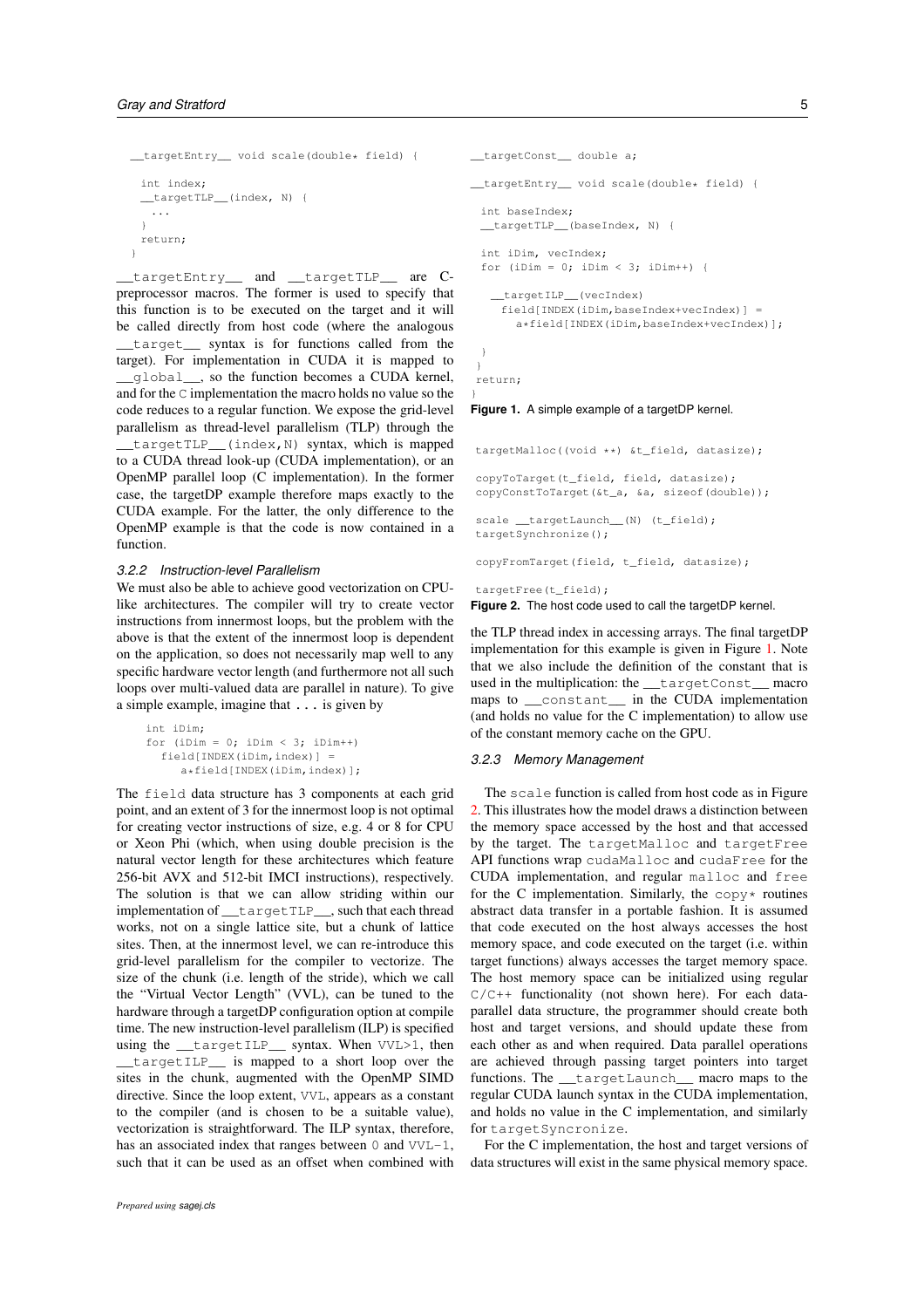| Processor  | <b>Product Details</b>  | Peak Perf.   | <b>Stream Triad</b> |
|------------|-------------------------|--------------|---------------------|
|            |                         | (Dbl. Prec.) | (Measured)          |
| Ivy-Bridge | Intel Xeon $E5-2697$ v2 | 259 Gflops   | 49.8 GB/s           |
|            | 12-core CPU @ 2.70GHz   |              |                     |
| Haswell    | Intel Xeon $E5-2630v3$  | 154 Gflops   | $40.9$ GB/s         |
|            | 8-core CPU $@2.40$ GHz  |              |                     |
| Interlagos | AMD Opteron 6274        | 141 Gflops   | $32.4$ GB/s         |
|            | 16-core CPU @ 2.20GHz   |              |                     |
| Xeon Phi   | Intel Xeon Phi 5110P    | 1.01 Tflops  | $158.4$ GB/s        |
|            | 60-core CPU @ 1.053GHz  |              |                     |
| K20X       | Nvidia Tesla K20X GPU   | 1.31 Tflops  | 181.3 GB/s          |
| K40        | Nvidia Tesla K40 GPU    | 1.43 Tflops  | 192.1 GB/s          |

**Table 1.** Technical details of the processors used in the performance analysis.

The host implementation can implement these as physically distinct, or can instead use pointer aliasing: the model is agnostic to this. Note that this explicit memory model will map well to future CPU-like architectures, including the next generation of Xeon Phi, "Knights Landing", which features a high-bandwidth stacked memory space in addition to regular DRAM.

In applications, it is often necessary to perform reductions, where multiple data values are combined in a certain way. For example, values existing on each grid point may be summed into a single total value. The targetDP model supports such operations in a simple but effective way. It is the responsibility of the application to create the array of values (using standard targetDP functionality) to act as the input to the reduction operation. The application can then pass this array to the API function corresponding to the desired reduction operation (e.g. targetDoubleSum for the summation of an array of double-precision values). If the required reduction operation does not yet exist, the user can simply extend the targetDP API using existing functionality as a template.

In this section we have illustrated the basic key functionality. Obviously, real applications are much more complex that the example given above, and correspondingly there exists a range of additional targetDP functionality, as detailed in the Specification (Gray and Stratford 2016). In particular, we provide functions that allow optimal performance when data transfers between host and target can be restricted to specific subsets of grid points.

# **4 Performance**

In this section, our main aim is to demonstrate that use of targetDP allows, for each application, a single version of source code to be performance portable across the range of relevant modern hardware architectures. We first present the performance, for each of the Ludwig and MILC codes, across different processors. We then go on to compare these observations to hardware capability, using the Roofline model to guide us.

Details of the processors used are given in Table 1. We include regular multi-core CPUs, the Intel Xeon Phi manycore CPU and NVIDIA GPUs. This choice naturally includes those processors present in the supercomputers on which we will extend our analysis in Section 5: Ivy-bridge, Interlagos and K20X. Haswell and K40 are newer lines than Ivy-Bridge and K20X respectively, so are included give assurance that our results are representative of modern technology.

To permit a clear comparison of the capabilities of the different processor architectures we restrict our analysis, in this section, to that using a single processor, be that a CPU or GPU. This means that, for example, we will compare a single Ivy bridge CPU with a single K40, where each is fully utilized. In section 5, where extend our analysis to multinode systems, we will compare on a node-by-node basis, with each node fully utilized, to give a comparison which is more natural considering normal utilization of such systems.

For the CPU and Xeon Phi (where the latter is in the "native" mode of use so can be treated on the same footing as a regular CPU) we use the C implementation of targetDP, which maps to OpenMP (with the number of threads set to best utilize the number of cores, or virtual hyperthreaded cores if the latter is beneficial) in each case. Note that the 16-core Interlagos processor is actually comprised from two 8-core chips in the same socket, so has two NUMA regions. Having tested the different options of mapping to this architecture, we use the best performing configuration of two MPI tasks each controlling 8 OpenMP threads (restricted to their respective NUMA regions). We use the CUDA implementation of targetDP for GPU results, with the number of CUDA threads per block set at 128 (which, through trial and error, has been found to be a wellperforming value).

In Figure 3 we show the time taken for the full Ludwig (top left) and MILC (top right) application test cases, across the different architectures, where the testcase size (for each application) has been chosen to fit onto a single processor. These results include all overheads and have been run for 1000 timesteps (Ludwig) or conjugate gradient iterations (MILC): this arbitrary number is chosen to be large enough to be representative of production usage (and smooth out any fluctuations), where each test is performed on an otherwise unoccupied node. The results in the figure are decomposed into the main kernels, plus the remainder which includes all other sections of the code (including PCI-express data transfer overheads in the GPU case).

Considering the traditional CPU results it can be seen that, overall, the Ivy-Bridge has the performance advantage over the Haswell, where the difference is more pronounced for Ludwig. The AMD processor is seen to perform significantly less well than both its Intel counterparts. Now, when we extend our analysis to the remaining processor types, we clearly see the advantages offered by these modern devices. The GPUs are between 3 and 4 times as fast as the Ivy-Bridge, for both Ludwig and MILC. The Xeon Phi performance is seen to be significantly better than Ivy-bridge but worse than the GPU; better for MILC than for Ludwig.

As discussed in Section 3, the optimal choice of data layout and Virtual Vector Length (VVL) varies across architectures, and targetDP allows these options to be tuned. The above results are for the best performing choices, details of which are included underneath each column. The bottom graph in Figure 3 shows the how the performance varies with such choices (noting the log scale). When we set VVL to some value greater than one, we are introducing explicit vectorization by presenting grid-level parallelism at the innermost level. Conversely, when we set VVL=1, then we revert to the naïve case where we have no explicit vectorization, and the compiler instead generates vector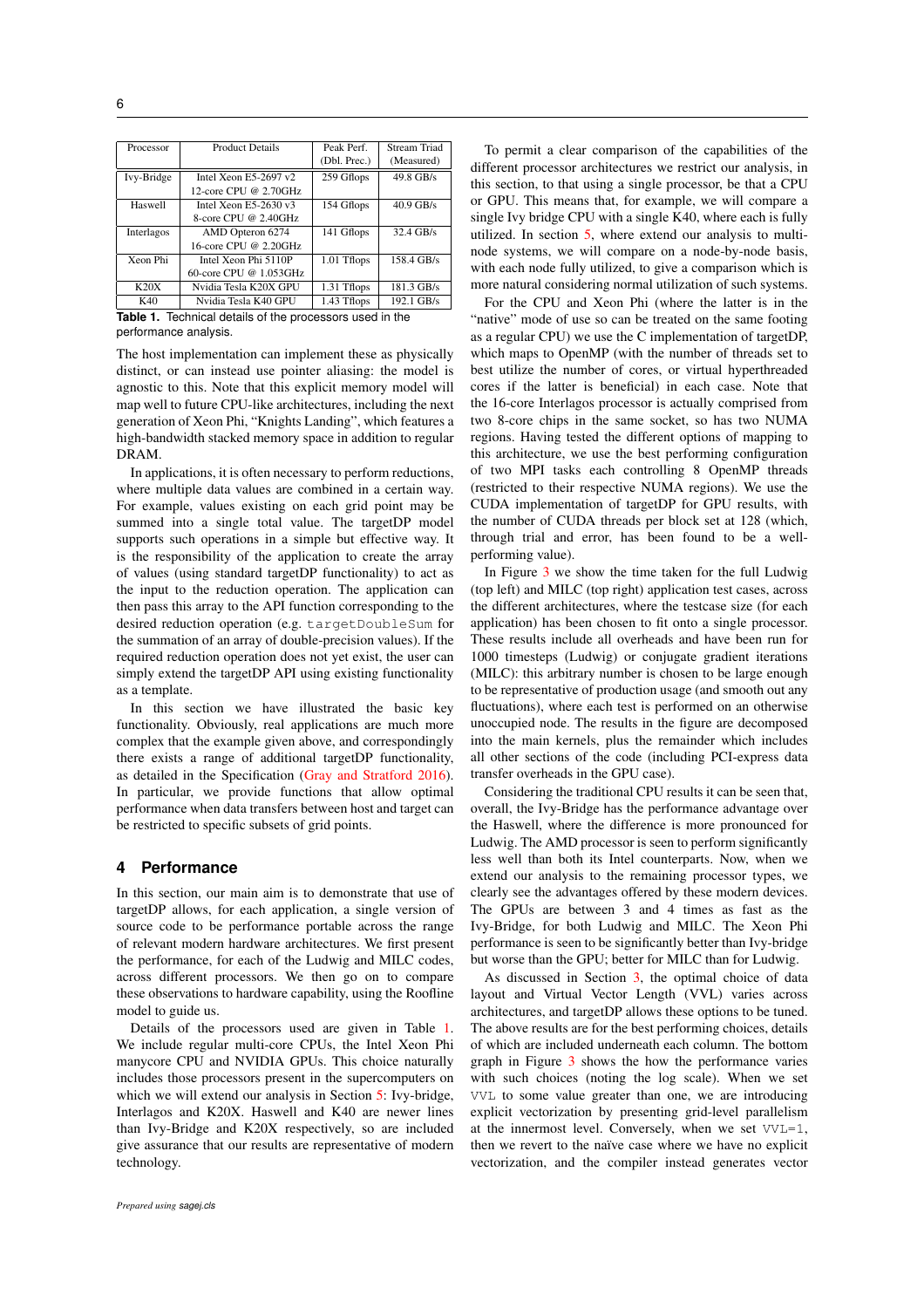

**Figure 3.** The time taken by the full Ludwig Liquid Crystal (top left) and MILC (top right) test cases on CPU, GPU and Xeon Phi architectures, where timings are decomposed into the different parts of the code. The same targetDP source code is used in each case and the best data layout and explicit vectorization configuration settings are shown, where variation across these options is shown in the bottom graph.



**Figure 4.** The memory bandwidth obtained by each Ludwig and MILC kernel, presented as a percentage of that obtained by the STREAM triad benchmark, across CPU, Xeon Phi and GPU architectures. For the application kernels, the GPU results are obtained using the NVIDIA profiler, and the other results are estimated from these using ratios of kernel time results to scale. The operational intensity of each kernel is given in brackets after the kernel name.

instructions, where possible, from the operations conducted on each grid point. For the CPU and Xeon Phi architectures, results are included for VVL=N, where, in double precision, N is naturally 4 for CPU and 8 for Xeon Phi given the instructions supported by these architectures (256-bit AVX and 512-bit IMCI respectively). It can be seen for the CPU results that there is no dramatic advantage from such explicit vectorisation: the compiler can typically do a reasonable job of finding vectorization implicitly. For the Xeon Phi, however, it is very clear that explicit vectorization is required to get optimal performance, otherwise the degradation is several-fold. Note that 512-bit instructions will soon propagate into future "traditional" CPU technologies, so these results indicate that such explicit vectorization will soon be vital across all modern CPUs. The use of a data layout which does not match the architecture-specific access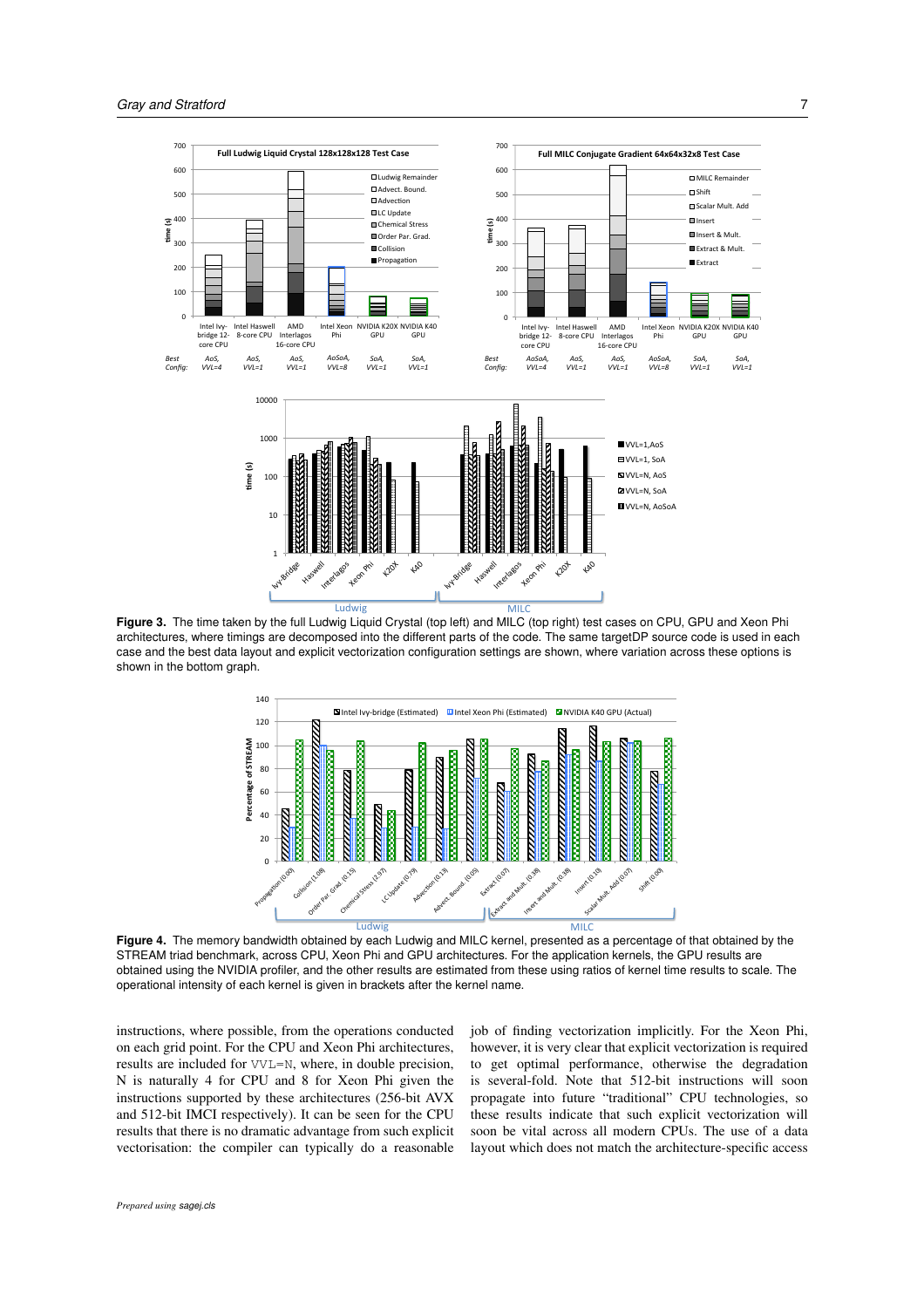pattern can be very detrimental. For example, for the MILC Xeon Phi VVL=8 case, use of the SoA layout results in a dramatic 5-fold slowdown overall relative to the natural AoSoA layout (and the slowdown for AoS is more modest but still significant at 12%). GPUs clearly perform best with SoA data layout (which permits memory coalescing); the wrong layout can have dramatic effects, e.g. the MILC case is 7-fold slower with AoS. It is known that in some cases, it can be beneficial to include explicit vectorization in GPU kernels (Volkov 2010), but we do not find any advantage in doing so for the test cases presented in this paper. Overall, it is clear that the specific configuration is important for performance, and the flexibility offered by our model allows the user to experiment to find the best options on any specific architecture.

A standard methodology for comparing observed performance to the capability of the hardware involves the "Roofline" model as given in (Williams et al. 2009). This uses the concept of "Operational Intensity" (OI): the ratio of operations (in this case double precision floating point operations) to bytes accessed from main memory. The OI, in Flops/Byte, can be calculated for each computational kernel. A similar measure (also given in Flops/Byte), exists for each processor: the ratio of peak operations per second to the memory bandwidth of the processor. This quantity, which gives a measure of the balance of the processor, is known as the "ridge point" in the Roofline model. Any kernel which has an OI lower than the ridge point is limited by the memory bandwidth of the processor, and any which has an OI higher than the ridge point is limited by the processor's floating point capability. Table 1 gives peak performance values for each processor, together with memory bandwidth measurements obtained through the standard STREAM triad benchmark (McCalpin 1995). Dividing the former by the latter, the ridge points for the Ivy-bridge, Xeon Phi and K40 processors are determined as 5.2, 6.4 and 7.4 Flops/Byte respectively.

The numbers given in brackets after each kernel name in Figure 4 give the OI for that kernel. Since all of these are significantly lower than the ridge point values, the Roofline model tells us that the limiting factor is memory bandwidth (rather than floating point capability) without exception. This means that a reasonable method to assess performance portability is to simply to compare the memory bandwidth obtained by each kernel to that obtained by STREAM, on each architecture. Note that STREAM does not report peak bandwidth, but gives an indication of what is practically achievable in a well-performing case, so it is possible for kernels to slightly outperform STREAM.

Figure 4 shows the memory bandwidth of each kernel expressed as a percentage of STREAM. For real, complex applications, it is over-ambitious to expect 100% across all kernels. The performance will depend on the specific complexities of each kernel, but it is clear that, for a well-performing code, most kernels should be achieving a reasonable percentage of STREAM bandwidth. First considering the K40 GPU results in the Figure, it can be seen that all kernels are near 100%, except for "Chemical Stress". Further investigation reveals that this kernel achieves relatively low occupancy on the GPU because of the register usage required by each thread in efficiently storing

**Table 2.** Technical details of the supercomputers used in the scaling analysis. See Table 1 for details of the processors.

temporary structures. Future work will attempt to redesign the kernel at the algorithmic level with the aim of improving performance across all architectures.

We derive estimates of corresponding bandwidths on the Ivy-bridge and Xeon Phi using the measured K40 bandwidth results scaled by ratios of timing results (due to the lack of appropriate tools, on the platforms in use, that can provide the necessary kernel-level information). These are only estimates because they assume that the same amount of data is being loaded from main memory across the three architectures, which may be an oversimplification due to differing caching architectures and policies, but nevertheless give us useful indications. The CPU and Xeon Phi results are seen to lack the consistency of the GPU results, more so for Ludwig (for which the kernels are typically more complex) than MILC. Our estimation technique may play a role in this variability, but is is also possible that the GPU architecture, designed for data throughput, is more effective in achieving good bandwidth for such real applications. Nevertheless, for the CPU, we see 60% or higher of STREAM bandwidth for all but two kernels. The variability for the Xeon Phi is higher, but this is not surprising since the current product is known to have architectural limitations which are being addressed by a complete re-design for the next-generation "Knights Landing" product. Since we are already carefully tuning the data layout and corresponding access patterns, it is not clear that there are any major improvements which could be made to the application kernels, but it is possible that tuning of more subtle system settings may be advantageous and we will explore this in future work. Intel quote 80GB/s (around 50% of STREAM) as a threshold on the current Xeon Phi, above which memory bandwidth can be considered as being good (Cepeda, Shannon 2012), and we are achieving this for 9 of our 13 kernels.

# **5 Scaling**

In this paper we have presented our targetDP model, and demonstrated its effectiveness in allowing the same application source code to perform well across modern architectures. The model is relevant for intra-node parallelism, so for use on multi-node systems it must be combined with a higher-level paradigm. Both the applications we have presented use MPI for inter-node communications. In this section, we analyse the performance of our MPI+targetDP applications at scale.

For this analysis we use the Titan and ARCHER supercomputers, for which details are given in Table 2. On each node, Titan has one 16-core Interlagos CPU and one K20X GPU, whereas ARCHER has two 12-core Ivy-bridge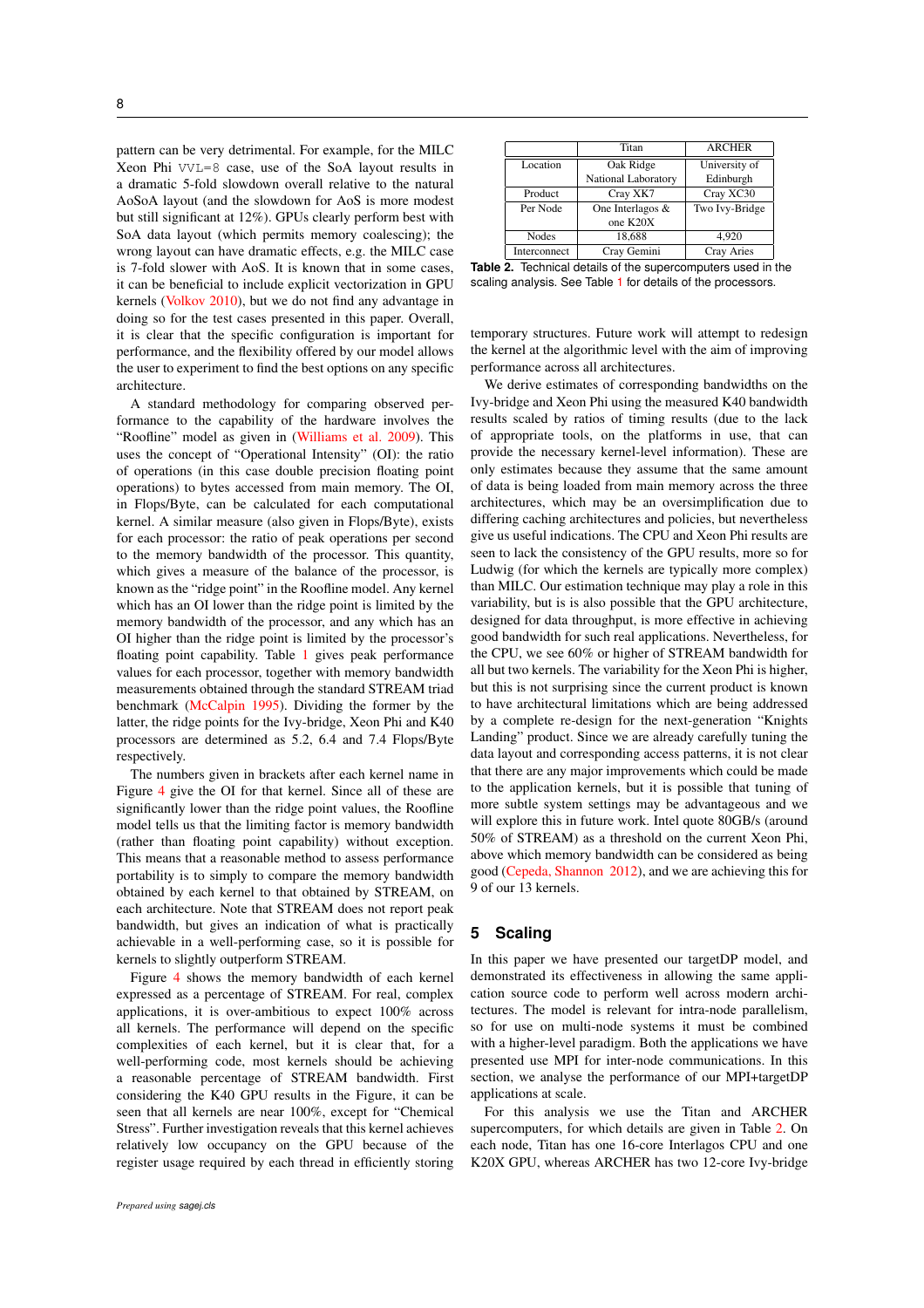

**nodes\$ nodes\$ nodes\$ Figure 5.** The strong scaling, on Titan and ARCHER, of Ludwig (top) and MILC (bottom) for small (left) and large (right) problem sizes. For ARCHER, both CPUs are used per node. For Titan, we include results with and without GPU utilization.

CPUs. In this section, we evaluate on a node-by-node basis. For Titan, a single MPI task per node, operating on the CPU, is used to drive the GPU on that node. We also include, for Titan, results just using the CPU on each node without any involvement from the GPU, for comparison. This means that, on a single node, our Titan results will be the same as those K20X and Interlagos results presented in the previous section (for the same test case). On ARCHER, however, we fully utilize both the processors per node: to do this we use two MPI tasks per node, each with 12 OpenMP threads (via targetDP). So the single node results for ARCHER are twice as fast as those Ivy-bridge single-processor results presented in the previous section. Note that targetDP has no capability to decompose data parallel operations across both CPUs and GPUs within a single run. The advantage of this would be minimal, compared to sole use of the GPU, even if good load balancing was achieved, since the memory bandwidth on the GPU is so much higher than the CPU, so we do not believe it is worth the substantial complexity that would be required. Similar to the previous section, we run for 1000 timesteps or iterations and, since these runs are across multiple nodes on a shared system, we reduce the effects of any interference from other jobs by performing each run several times and select the minimum timing result.

In Figure 5, we show strong scaling, for two different problem sizes, for both Ludwig and MILC. The small problem sizes on the left are those which were used in our single-processor analysis in the previous section. The problem sizes on the right are chosen to be representative of current problems requiring HPC. For each, we see how the time to solution deceases as we increase the number of nodes.

For the small problem cases, on the CPUs, the scaling is seen to be excellent up to around 32 nodes. After that point, the local problem size becomes too small and communication dominates. For the GPU case, strong scaling is still observed up to this point (i.e. the time to solution continues to decrease), but the scaling is seen to deviate from the ideal case. At low node counts the single GPU per node on Titan outperforms the two CPUs per node on ARCHER, but there is a crossover point (around 32 nodes) after which the ARCHER performance is better.

This behaviour is expected to be attributable to the extra data transfers across the PCI-express bus necessary when exchanging halo data between GPUs (via the host CPUs). We expect that hardware improvements in future systems will reduce these overheads: most notably the introduction of the higher bandwidth and lower latency NVLINK as a high performing replacement for PCI-express in future NVIDIA models (NVIDIA Whitepaper 2014). There are also potential improvements in software through use of CUDA-aware MPI, which should reduce overheads through removal of unnecessary data buffering and CPU involvement. There already exists such a library on Titan, but it still lacks maturity and is not used here because of incompatibilities with the specific communication patterns used in these applications.

For the larger problem sizes, there exists a minimum number of nodes for which the problem can fit into total memory: 256 nodes for Ludwig and 64 nodes for MILC (i.e.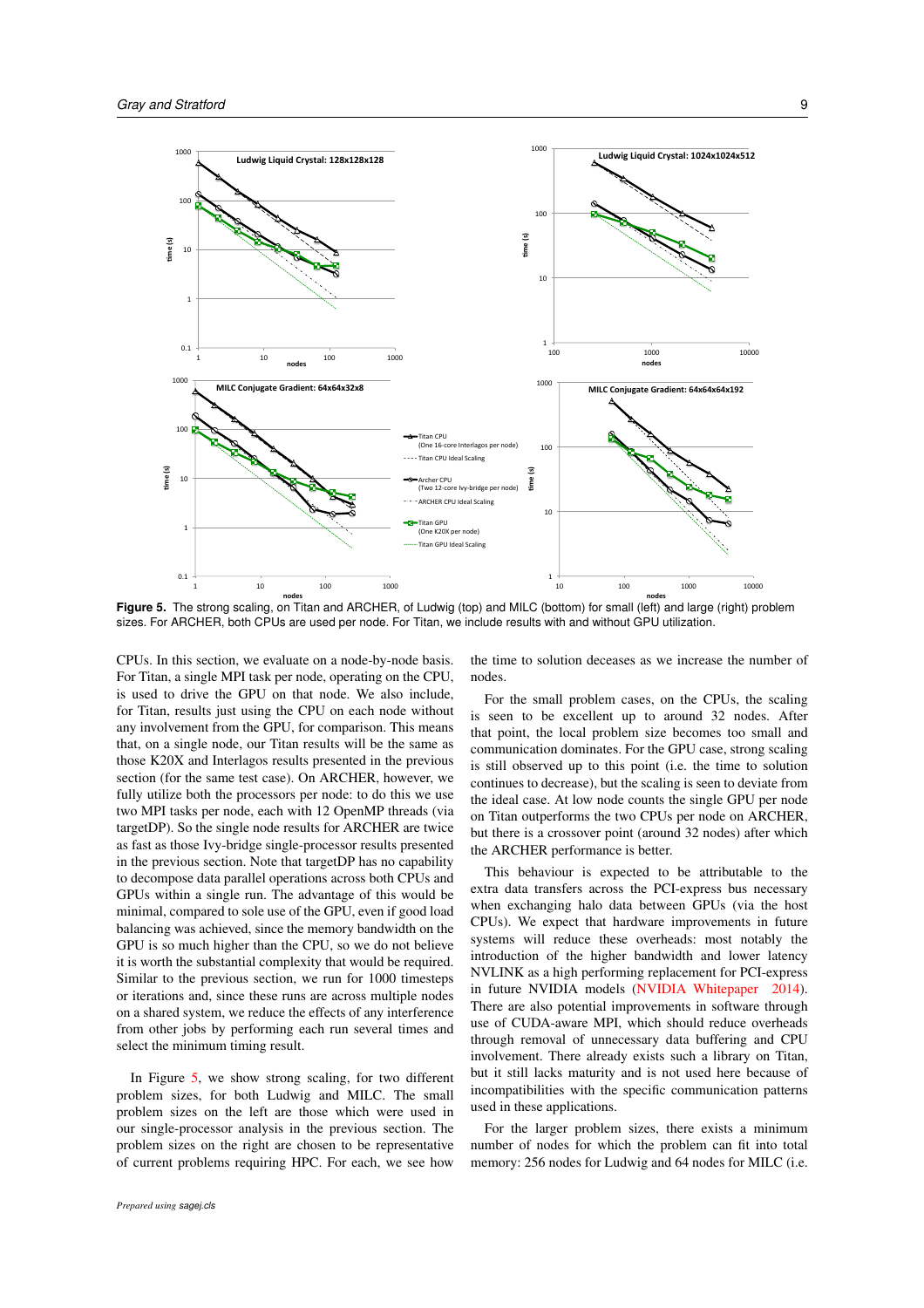the Ludwig problem size is larger). It can be seen that the behaviour is similar, with the crossover point dependent on the problem size, occurring at around 512 nodes for Ludwig and 256 nodes for MILC.

Overall, these results confirm that targetDP can be combined effectively with MPI for use on large-scale supercomputers for these types of problem.

# **6 Conclusions**

Large-scale HPC systems are increasingly reliant on highly parallel processors such as NVIDIA GPUs and Intel Xeon Phi many-core CPUs to deliver performance. It is unsustainable for the programmer to write separate code for each of these different architectures (and also traditional CPUs). In this paper we presented a pragmatic solution to this problem, for grid-based applications. The targetDP model consists of a very lightweight framework, which abstracts either OpenMP (for multi-core or many-core CPUs) or CUDA (for NVIDIA GPUs), whilst allowing good vectorization on the former. We showed that use of this approach can achieve real performance portability across the architectures for complex applications, and that it can effectively be combined with MPI for use on large supercomputers. An important finding is that the explicit vectorization capabilities of the model are vital in order to make efficient use of the current Xeon Phi processors which feature 512-bit SIMD units, and are expected also be vital on imminent mainstream CPU products, for which the width of the vector instruction will increase to this size.

Our work, for which the software is open source and freely available (Gray and Stratford 2016), has so far been limited to structured grid applications, but the model or ideas may well be of interest more widely. The main architecture that we have not yet addressed is the AMD GPU, which we should be able to target in a straightforward manner through development of an OpenCL implementation of targetDP (that largely mirrors the CUDA implementation). It should be similarly straightforward to create Fortran implementations (for the key architectures discussed in this paper) to support the many HPC grid-based applications written in that language. We also look forward to imminent hardware advances from Intel and NVIDIA: the next generation Xeon Phi and GPU products will both exploit high-bandwidth stacked memory, which should significantly boost performance of our memory-bandwidth bound applications. Furthermore, the new low latency and high bandwidth NVLINK CPU to GPU interconnect promises to reduce the communication overheads in strong scaling on GPU systems.

## **Acknowledgments**

AG acknowledges support embedded CSE programme of the ARCHER UK National Supercomputing Service (http://www.archer.ac.uk) and the European Union funded PRACE programme. KS acknowledges support from United Kingdom EPSRC grant EP/J007404. This research used resources of the Oak Ridge Leadership Computing Facility at the Oak Ridge National Laboratory, which is supported by the Office of Science of the U.S. Department of Energy

under Contract No. DE-AC05-00OR22725, and the United Kingdom EPSRC funded ARCHER service. We thank Daniel Holmes and Arno Proeme for providing constructive feedback on this paper.

## **References**

- Bauer, M., Treichler, S., Slaughter, E., and Aiken, A. (2012). Legion: Expressing locality and independence with logical regions. In *Proceedings of the International Conference on High Performance Computing, Networking, Storage and Analysis*, SC '12, pages 66:1–66:11, Los Alamitos, CA, USA. IEEE Computer Society Press. http://dl.acm.org/citation.cfm?id=2388996.2389086.
- Beris, A. N. and Edwards, B. J. (1994). Thermodynamics of flowing systems: with internal microstructure.
- Bull, M. (2013). PRACE 2IP D7.4, Unified European Application Benchmark Suite. http://www.prace-ri.eu/ueabs/.
- Cepeda, Shannon (2012). Optimization and performance tuning for intel xeon phi coprocessors, part 2. https://software.intel.com/en-us/articles.
- Davies, C. T., Follana, E., Gray, A., Lepage, G., Mason, Q., Nobes, M., Shigemitsu, J., Trottier, H., Wingate, M., Aubin, C., et al. (2004). High-precision lattice qcd confronts experiment. *Physical Review Letters*, 92(2):022001.
- de Gennes, P. and Prost, J. (1995). *The physics of liquid crystals*. Number 83. Oxford University Press (Clarendon).
- Desplat, J.-C., Pagonabarraga, I., and Bladon, P. (2001). LUDWIG: A parallel Lattice-Boltzmann code for complex fluids. *Computer Physics Communications*, 134(3):273–290.
- Edwards, H. C., Sunderland, D., Porter, V., Amsler, C., and Mish, S. (2012). Manycore performance-portability: Kokkos multidimensional array library. *Scientific Programming*, 20(2):89–114.
- Gray, A., Hart, A., Henrich, O., and Stratford, K. (2015). Scaling soft matter physics to thousands of graphics processing units in parallel. *International Journal of High Performance Computing Applications*, page 1094342015576848.
- Gray, A., Hart, A., Richardson, A., and Stratford, K. (2012). *Lattice Boltzmann for Large-Scale GPU Systems*, pages 167–174. Advances in Parallel Computing. IOS Press.
- Gray, A. and Stratford, K. (2013). *Ludwig: multiple GPUs for a complex fluid lattice Boltzmann application*. Chapman and Hall/CRC.
- Gray, A. and Stratford, K. (2014). targetDP: an Abstraction of Lattice Based Parallelism with Portable Performance. In *High Performance Computing and Communications, 2014*, pages 312–315. IEEE.
- Gray, A. and Stratford, K. (2016). targetDP Web page. http://ludwig.epcc.ed.ac.uk/targetdp.
- Harris, M. (2016). HEMI Web Page. github.com/harrism/hemi.
- Henrich, O., Stratford, K., Coveney, P. V., Cates, M. E., and Marenduzzo, D. (2013). Rheology of cubic blue phases. *Soft Matter*, 9(43):10243–10256.
- Hornung, R., Keasler, J., et al. (2014). The RAJA portability layer: overview and status. *Lawrence Livermore National Laboratory, Livermore, USA*.
- Khronos OpenCL Working Group (2015). OpenCL Specification. Version 2.1. https://www.khronos.org/opencl.